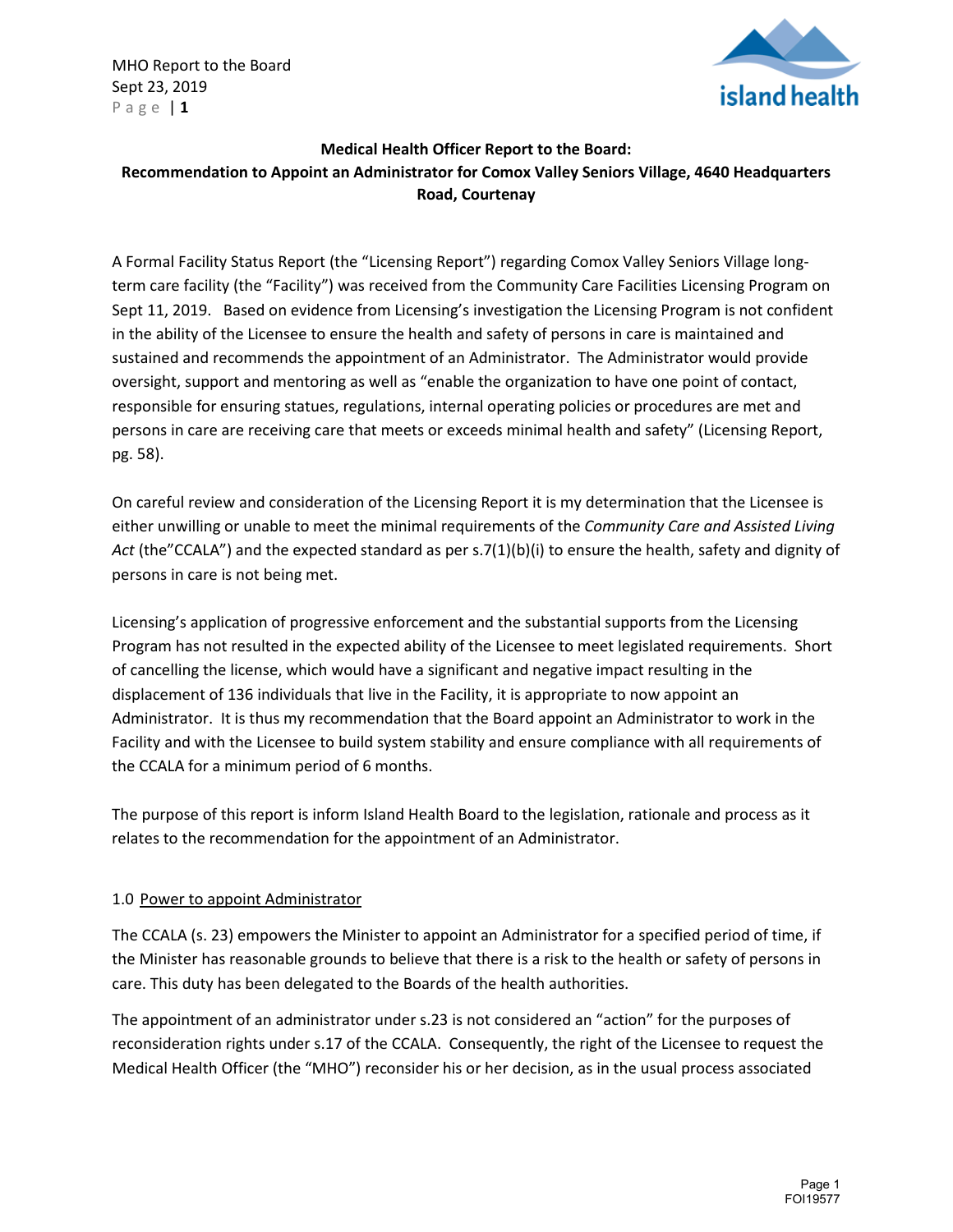MHO Report to the Board Sept 23, 2019 Page | **2** 

with attaching terms and conditions to or varying terms and conditions of a license or suspending or cancelling a license, does not apply to the appointment of an Administrator.

However, s.29 (2) of the CCALA does grant the Licensee a right to appeal the appointment of an Administrator within 30 days of receiving notification of that appointment to the Community Care and Assisted Living Board. The Board's decision to appoint an Administrator could be appealed pursuant to s. 29 of the CCALA.

Also, s. 23 of the CCALA says the Administrator's fees will be deducted from the fees paid by the persons in care. All services for persons in care paid for by the government are to be made directly to the Administrator. If these funds are insufficient the Minister (read Board) will make up the difference. Essentially, the Facility is responsible for payment.

### 2.0 Rationale and analysis

2.1 Adherence to progressive enforcement.

Progressive enforcement is a strategy to address non-compliance and involves the important principle of a gradual enforcement that introduces increasingly formal action to correct the lack of compliance with a legislated requirement, moving from least intrusive to the most intrusive action.



A Guide to Community Care Facility Licensing in British Columbia, pg. 37.

Increasing inspections may be needed to ensure the Licensee is moving toward compliance. For the majority of Licensees this is the only strategy required to ensure correction of any outstanding identified issues by the Licensing Officer (the "LO"). A summary table below for the period of March 1 to Aug 23, 2019 identities 45 inspections and investigations by the LOs for routine and follow up inspections for complaint investigations. This is an exceptional amount of monitoring visits to a Facility for this period of time. It is noteworthy that all 22 routine and follow up inspections have identified contraventions and that contraventions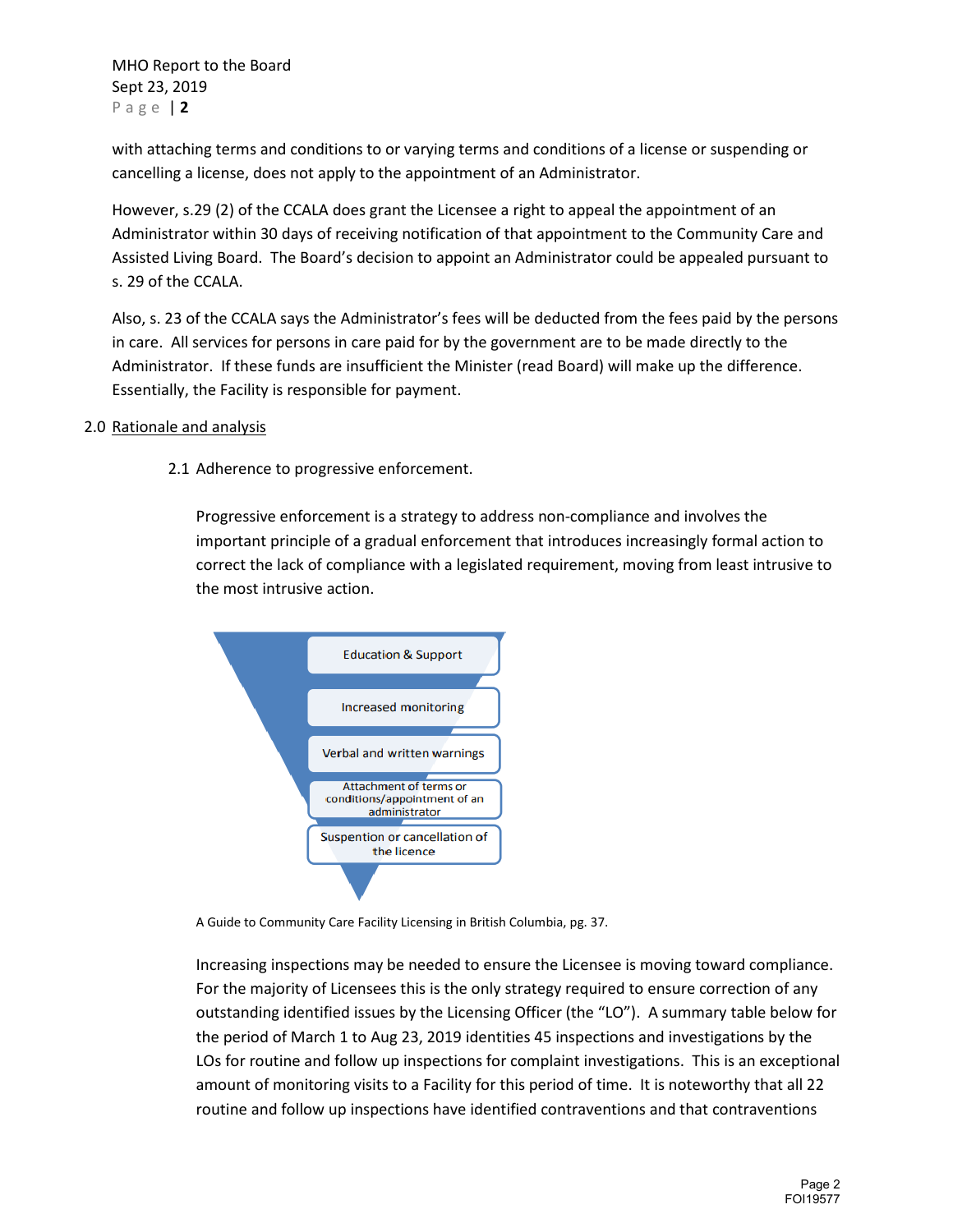continue. As well, of the 18 complaint investigations 8 have been completed and all 8 had substantiated contraventions. The remaining 10 investigations are still in process. This demonstrates a consistent and sustained pattern of non-compliance by the Licensee.

Non-compliance with the CCALA and its Regulations indicates that the minimal standards expected to ensure health and safety of persons in care are not being met. The volume of contraventions; lack of timeliness of responses to address contraventions; and the duration that contraventions continue demonstrates an unacceptable risk and potential for harm to persons in care. Additionally, the categories and continuance of contraventions are occurring across multiple areas including care planning, staffing and record keeping and this represents a widespread, systemic failure on the part of the Licensee that will not be remedied by isolated responses to single contraventions. Table 1 illustrates the licensing activity between March 1, 2019 and August 23, 2019.

| <b>Date</b>    | <b>Activity Category</b>       | <b>Status</b>      | <b>Contraventions</b> |
|----------------|--------------------------------|--------------------|-----------------------|
| March 7, 2019  | Routine Inspection             | Follow Up Required | Yes                   |
| March 11, 2019 | Allegation of Disease Outbreak | In report          | Yes                   |
| March 13, 2019 | Allegation of Emotional Abuse  | Completed N-19-045 | Yes                   |
| March 20, 2019 | Routine Follow Up Inspection   | Follow Up Required | Yes                   |
| March 20, 2019 | <b>Allegation of Neglect</b>   | In current report  | Yes                   |
| April 1, 2019  | Routine Follow Up Inspection   | Follow Up Required | Yes                   |
| April 1, 2019  | Allegation of Aggression       | In Process         | Not determined        |
|                | between persons in care        |                    |                       |
| April 8, 2019  | Allegation of Staffing         | In current report  | Yes                   |
| April 8, 2019  | Routine Follow Up Inspection   | Follow Up Required | Yes                   |
| April 15, 2019 | Allegation of Supervision      | In current report  | Yes                   |
| April 16, 2019 | <b>Complaint Inspection</b>    | In Process         | In Process            |
| April 17, 2019 | Routine Follow Up Inspection   | Follow Up Required | Yes                   |
| April 25, 2019 | Routine Follow Up Inspection   | Follow Up Required | Yes                   |
| April 29, 2019 | Allegation of Neglect & Wound  | In current report  | Yes                   |
|                | Care                           |                    |                       |
| May 3, 2019    | Routine Follow Up Inspection   | Follow Up Required | Yes                   |
| May 9, 2019    | Routine Follow Up Inspection   | Follow Up Required | Yes                   |
| May 17, 2019   | Routine Follow Up Inspection   | Follow Up Required | Yes                   |
| May 21, 2019   | Allegation of Physical Plant,  | In Process         | Not determined        |
|                | <b>Staffing</b>                |                    |                       |
| May 23, 2019   | Routine Follow Up Inspection   | Follow Up Required | Yes                   |
| May 23, 2019   | <b>Complaint Inspection</b>    | In Process         | In Process            |
| May 29, 2019   | Allegation of Emotional Abuse  | In current report  | Yes                   |
| May 29, 2019   | Allegation of Physical Abuse   | In current report  | Yes                   |
| May 30, 2019   | Routine Follow Up Inspection   | Follow Up Required | Yes                   |

Table of Licensing Activity for the period of March 1, 2019 to Aug 23, 2019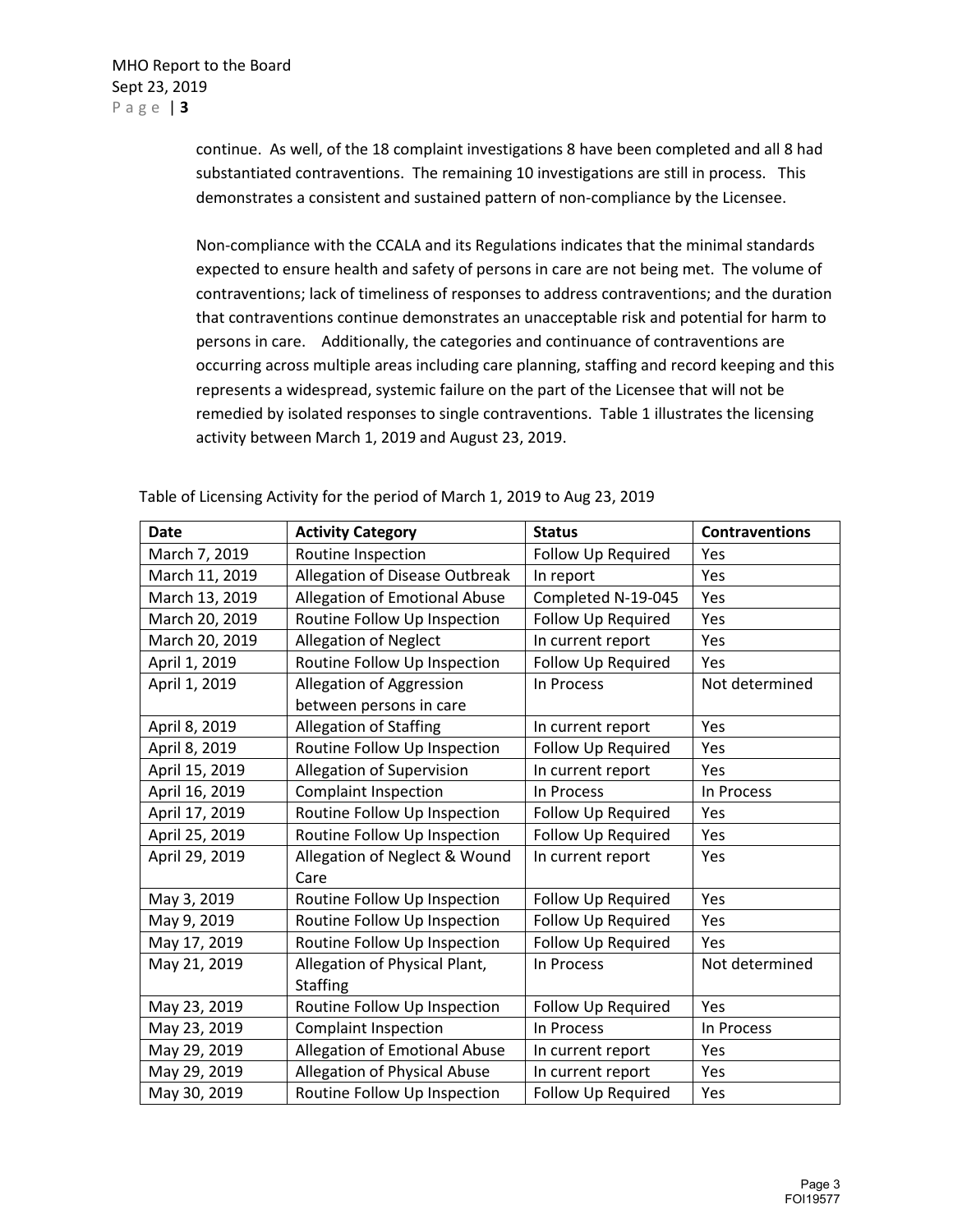| June 3, 2019    | Allegation of Disease Outbreak,          | In Process         | Not determined |
|-----------------|------------------------------------------|--------------------|----------------|
|                 | <b>Training</b>                          |                    |                |
| June 7, 2019    | <b>Complaint Inspection</b>              | In Process         | In Process     |
| June 14, 2019   | Routine Follow Up Inspection             | Follow Up Required | Yes            |
| June 20, 2019   | Routine Follow Up Inspection             | Follow Up Required | Yes            |
| June 24, 2019   | Allegation of Physical Abuse,<br>Neglect | In Process         | Not determined |
| July 5, 2019    | Routine Follow Up Inspection             | Follow Up Required | Yes            |
| July 9, 2019    | <b>Allegation of Multiple</b>            | In Process         | Not determined |
|                 | Allegations                              |                    |                |
| July 10, 2019   | Allegation of Neglect,                   | In Process         | Not determined |
|                 | <b>Emotional Abuse</b>                   |                    |                |
| July 10, 2019   | Allegation of Physical Abuse             | In Process         | Not determined |
| July 11, 2019   | Routine Follow Up Inspection             | Follow Up Required | Yes            |
| July 23, 2019   | Routine Follow Up Inspection             | Follow Up Required | Yes            |
| July 23, 2019   | Routine Inspection                       | Follow Up Required | Yes            |
| July 25, 2019   | Allegation of Neglect, Record            | In Process         | Not determined |
|                 | Keeping                                  |                    |                |
| July 31, 2019   | Complaint Inspection                     | In Process         | In Process     |
| August 2, 2019  | Routine Follow Up Inspection             | Follow Up Required | Yes            |
| August 2, 2019  | <b>Complaint Inspection</b>              | In Process         | Not determined |
| August 9, 2019  | Allegation regarding Staffing            | In Process         | Not determined |
| August 9, 2019  | Routine Follow Up Inspection             | Follow Up Required | Yes            |
| August 14, 2019 | Routine Follow Up Inspection             | Follow Up Required | Yes            |
| August 15, 2019 | Allegation regarding Staffing            | In Process         | In Process     |
| August 15,2019  | Routine Follow Up Inspection             | Follow Up Required | Yes            |
| August 20, 2019 | Routine Follow Up Inspection             | Follow Up Required | Yes            |

In addition, Licensing has completed two Risk Assessments for the Facility, dated March 13, 2019 and August 1, 2019. Both assessments rated the Facility as High Risk s.13, s.15 s.13, s.15

On June 10<sup>th</sup>, the MHO imposed conditions on the Facility. The conditions were recommended by the Licensing Program as a direct result of areas of substantiated contravention from previous investigations. It was reasonable to expect full compliance with the imposed conditions within a 3 month period. However, the Licensee has not fully complied with the imposed conditions; the Licensee has not responded in a timely manner, nor demonstrated an understanding of or fully acted on the imposed conditions.

The appropriate application of progressive enforcement by the Licensing Program and the MHO has not been sufficient in bringing the Licensee into compliance with the CCALA and its Regulations. There are reasonable grounds to believe that currently there is a risk to the health and safety of persons in care at the Facility.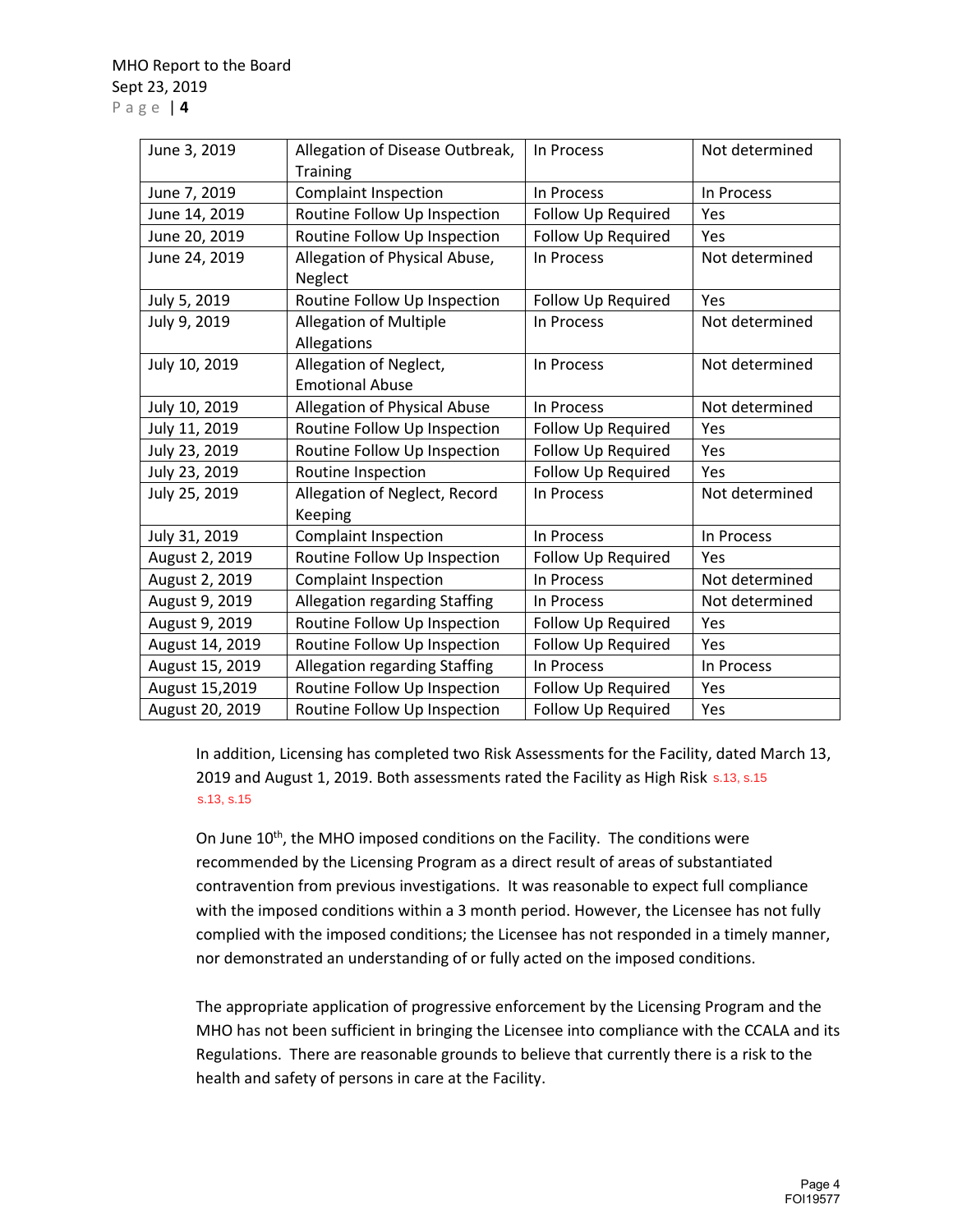In order to ensure the expected minimal standard of health and safety for persons in care is met it is reasonable to now appoint an Administrator. The appointment of an Administrator would provide comprehensive onsite responsibility for the daily operation and management of the Facility. This would include mentoring and support for critical functions such as care planning, staff recruitment and orientation, development and implementation of audit tools, reporting, developing policies and procedures and overall compliance with the legislation.

2.2 Sustainable systems are essential for health and safety of individuals in care

Efficient and sustainable systems are critical to enable staff to develop their professional competencies, adhere to and implement facility policies and procedures, demonstrate skill and knowledge in the provision of care to persons in care according to the person in care's specific health needs and ensure that the standards of the legislation are met at all times. The Licensee has not been able to develop sustainable systems to ensure that the health and safety of persons in care are maintained at all times.

The multiplicity of deficiencies related to care plans: Care plan development for specific needs of persons in care, care plan revision and updates, care plan audits and care plan comprehension by staff demonstrates a serious system failure. Care plans are critical to ensuring the health and safety of persons as they enable the Facility staff to appropriately know, provide and respond to unique needs for those in care. Care plans exist to ensure the right care for the right person all the time. The absence or inaccuracy of care plans and the lack of knowledge of care plans by staff puts persons in care at risk of harm.

Evidence collected by Licensing substantiates multiple examples of lack of documentation or failing to ensure appropriate and sufficient documentation as it relates to employees, care for residents and Facility policies. Timely and accurate recording is fundamental in ensuring qualifications and expectations of staff are met and continuity of care for residents is achieved. The general inability of the Licensee to achieve consistent and appropriate documentation demonstrates a serious system failure which puts persons in care at risk of harm.

With identified contraventions on inspection or investigation the Licensee is asked to submit a corrective action plan. The Licensee has not demonstrated an ability to ensure consistency in implementing, adhering to and sustaining. The intention of a corrective action plan is for the Licensee to act and implement the plan they have submitted, not simply to provide a plan. This provides another example of a serious systemic failure. The corrective action plans are requested in response to identified contraventions and non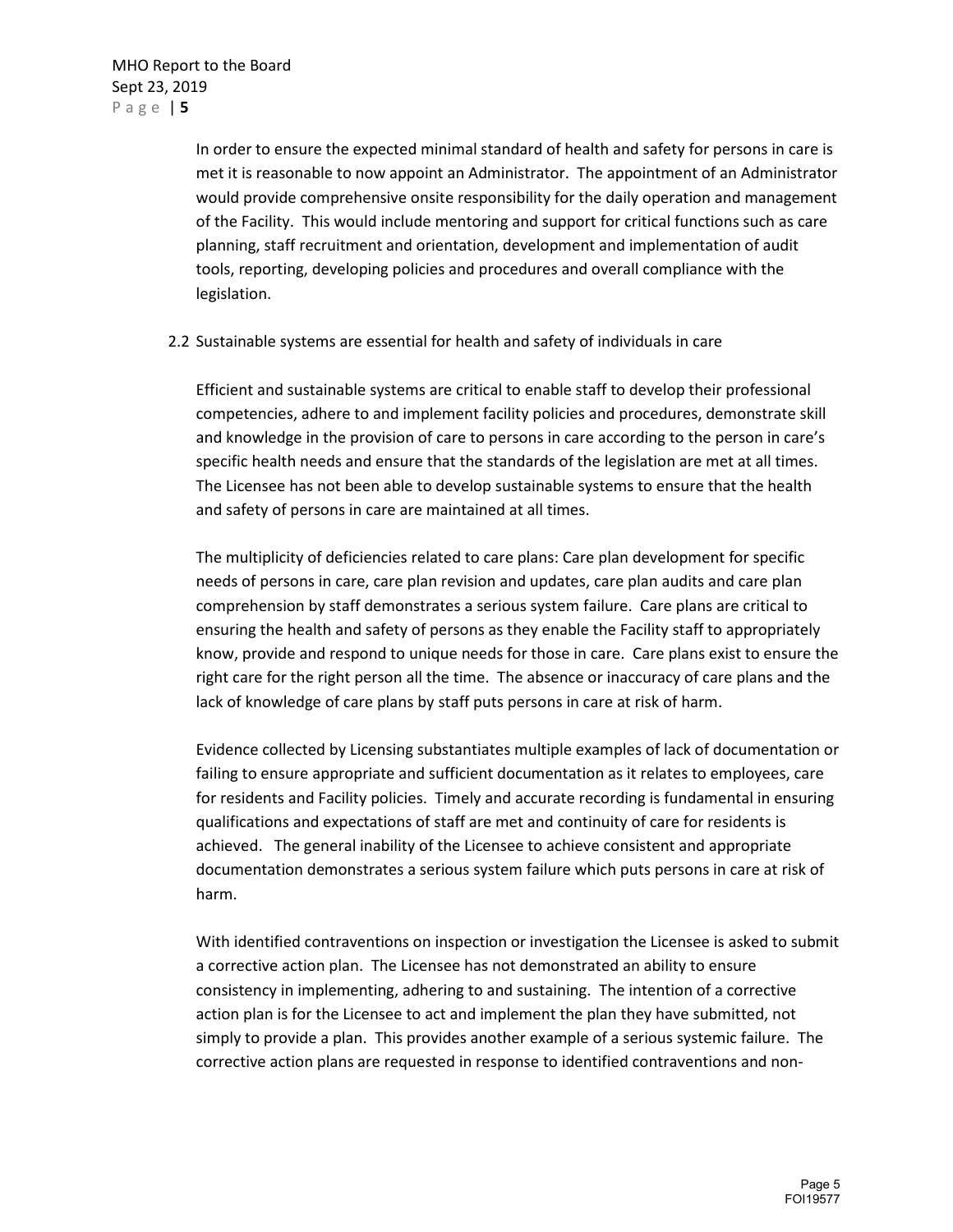compliance with the CCALA and when these plans are not implemented the area of contravention continues unabated and the health and safety of persons in care is at risk.

An appointed Administrator would assist in creating necessary system stability and linkages between systems and processes such as the implementation of audit tools, education and training of staff and that corrective action plans are achievable and complied with. The Administrator would also assist in identifying ineffective practices and build on successful practices such that systems are successfully understood and implemented by staff.

### 2.3 Staffing

Without staff in sufficient number, training and experience persons in care are at significant risk of harm from either no care or insufficient care to meet their needs.

The Licensee has been unable to ensure required staffing levels and has not provided a concrete strategy or details on how they will address recruitment and retention. There has also been a high turn over of staff which has resulted in the hiring of inexperienced staff. Through Licensing monitoring it has been identified that staff are often not aware of policies, procedures and care plan. This demonstrates that staff are not being appropriately orientated.

Monthly reporting by the Licensee shows that the number of staff attending education and training is low. These low numbers not sufficient to ensure that staff are appropriately trained and oriented to the systems and policies and procedures.

The appointment of an Administrator would result in the development of staff recruitment strategies that ensure staff hiring in a manner such that the regulatory requirements for staff number, training and experience are met. They would also provide oversight, support and mentoring to identify and develop training and education for staff such that their competency aligns with their professional designation. The Administrator would build on existing practices to further develop and implement a sustainable and effective orientation for new staff.

2.4 The Licensee is required to meet the requirements of the CCALA.

The Licensee has the primary responsibility to ensure the health, safety, and dignity, of persons in care and to operate a facility in compliance with the CCALA and Regulations. In order to assist the Licensee to meet their mandate Licensing has invested significant time and support, including attending the Facility on a weekly basis since April 8, 2019 and twice weekly since August 2, 2019.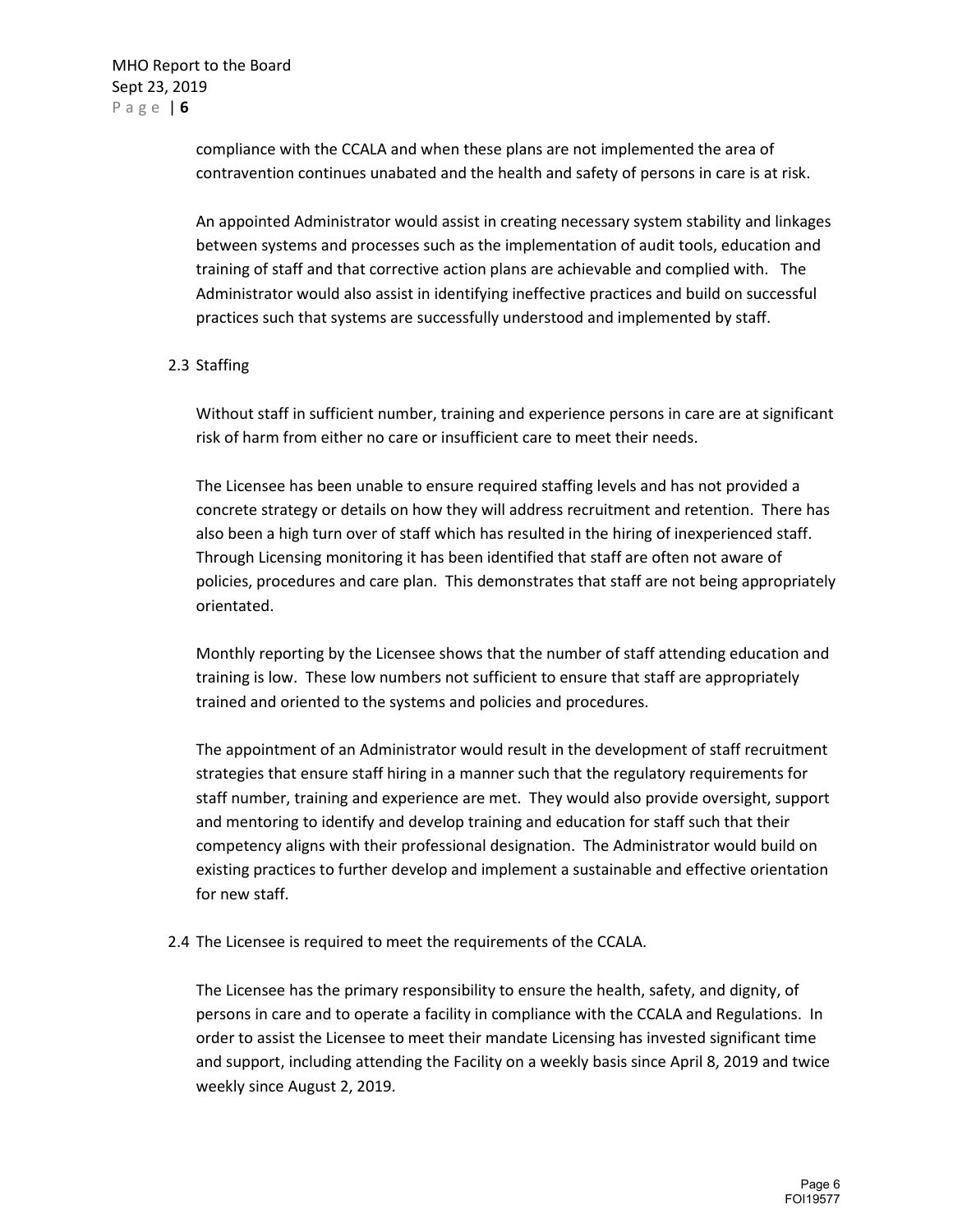I am concerned that where the Licensee has complied with the CCALA and Regulations to date this is partially due to the frequency of Licensing's weekly onsite inspections and their specific requests for documentation. I do not have confidence that the Licensee would be able to continue to comply even as little as it has without Licensing's intervention.

While important to acknowledge that the Licensee has made some progress, the Licensee is required to fully satisfy the requirements of the CCALA, not just partially satisfy them.

The majority of licensed long term care facilities are able to meet or exceed the minimal requirements of the CCALA with little to no application of progressive enforcement. Yet the Licensee continues to move too slowly toward full compliance. This indicates to me that the Licensee is either unable or unwilling to meet their mandated responsibility of ensuring health, safety and dignity of persons in care.

An appointed Administrator would act as a bridge between the Licensee and Licensing to empower the Licensee with the tools and systems for sustained and independent provision of competent and compliant care.

2.5 Imposed conditions June 10, 2019

The Licensee has not demonstrated timely fulfillment of their responsibility to meet the June 10<sup>th</sup> conditions. Information reported by Licensee is often not clear, lacks detail and contains discrepancies. This does not provide confidence that the Licensee understands what is required of them or that the information reported back is accurate. It is concerning that Licensing has identified that facility staff including key leadership positions were largely unaware of the requirements of the conditions.

An appointed Administrator would be able to build on progress to date in meeting full compliance with June 10, 2019 MHO imposed conditions.

### 3.0 Regarding the Administrator

Recommended Administrator: Susan Abermann. Contact information and qualifications are enclosed as Appendix A.

## 4.0 Terms of Reference for Administrator

A draft terms of reference for the prospective Administrator is enclosed as Appendix B. It is recommended that the letter appointing the Administrator include the following terms: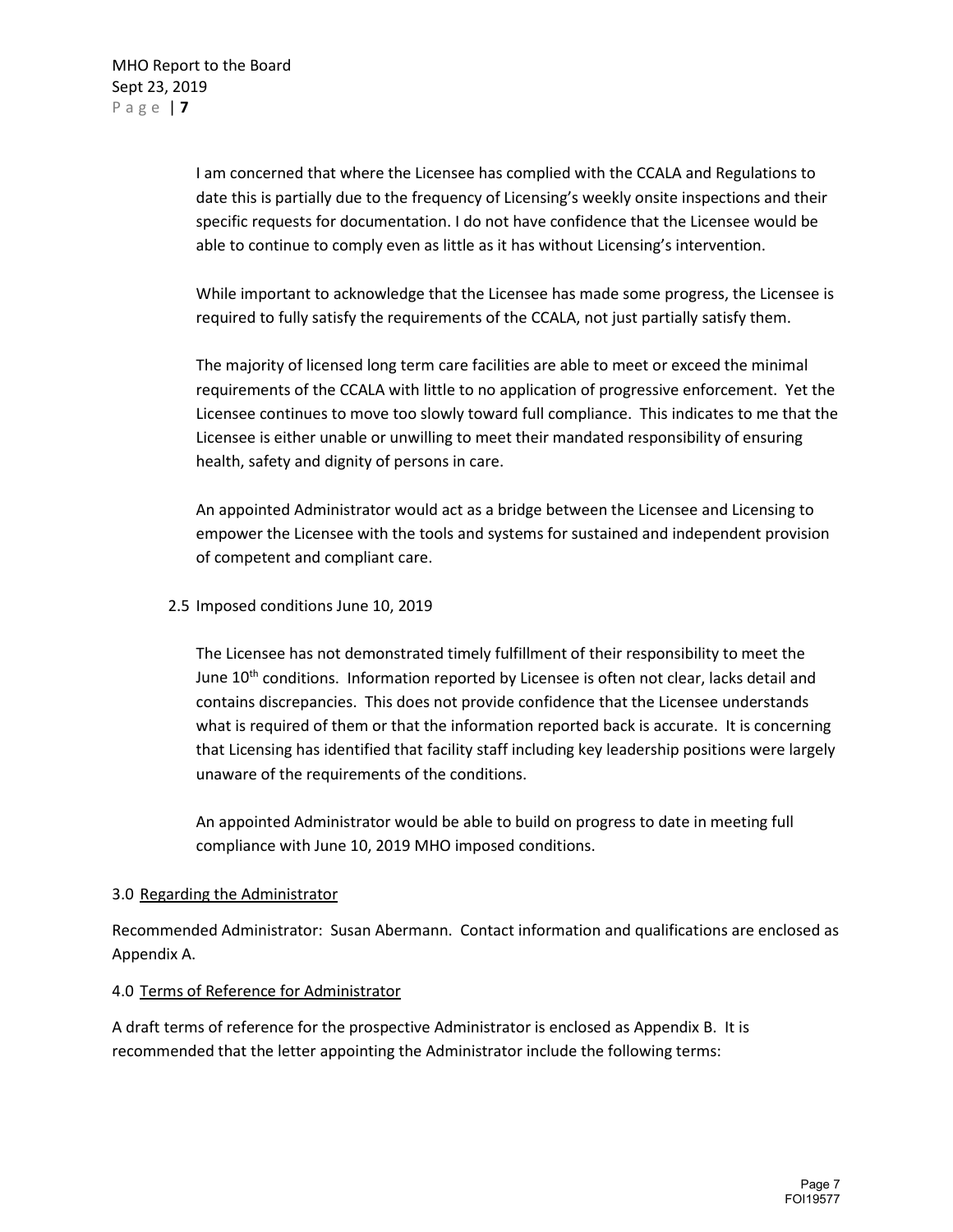### MHO Report to the Board Sept 23, 2019 Page | **8**

- That the Administrator is a representative of Island Health s.13
- The Administrator's contact person at Island Health will be Jenna Boehm, Residential Licensing Officer, 29-1925 Bowen Road Nanaimo.
- That the Administrator is to take his or her instructions from the Board; and
- A clause in which the Board may terminate the appointment of the Administrator earlier than the termination date of the appointment in its sole discretion.

### 5.0 Notice to Licensee and Persons in Care

Once the Board has made a decision to appoint an Administrator, it must serve notice of that appointment to the Licensee.

Enclosed as Appendix C is a draft letter giving the Licensee notice of the appointment of an Administrator.

It is recommended that a written notice of the appointment be sent to the Minister of Health although this is not a statutory requirement.

The Board should also plan to notify the individuals in care and their families of the appointment of an Administrator.

#### **Summary**

Adhering to the principles of progressive enforcement it is now appropriate to appoint an Administrator to work with the Licensee in ensuring all aspects of the CCALA are in full compliance as well as to help build resilient systems in the Facility that will sustain compliance. The volume of identified contraventions and breadth of issues that represent significant system failures coupled with the slow and partial response by the Licensee, even with significant support from the Licensing Officer and prescribed conditions, puts the health and safety of persons in care at ongoing risk. I do not have confidence this Licensee is either willing or able to come into compliance with the CCALA on their own accord.

Charmaine Enns, MD, MHSc, FRCPC Medical Health Officer Island Health